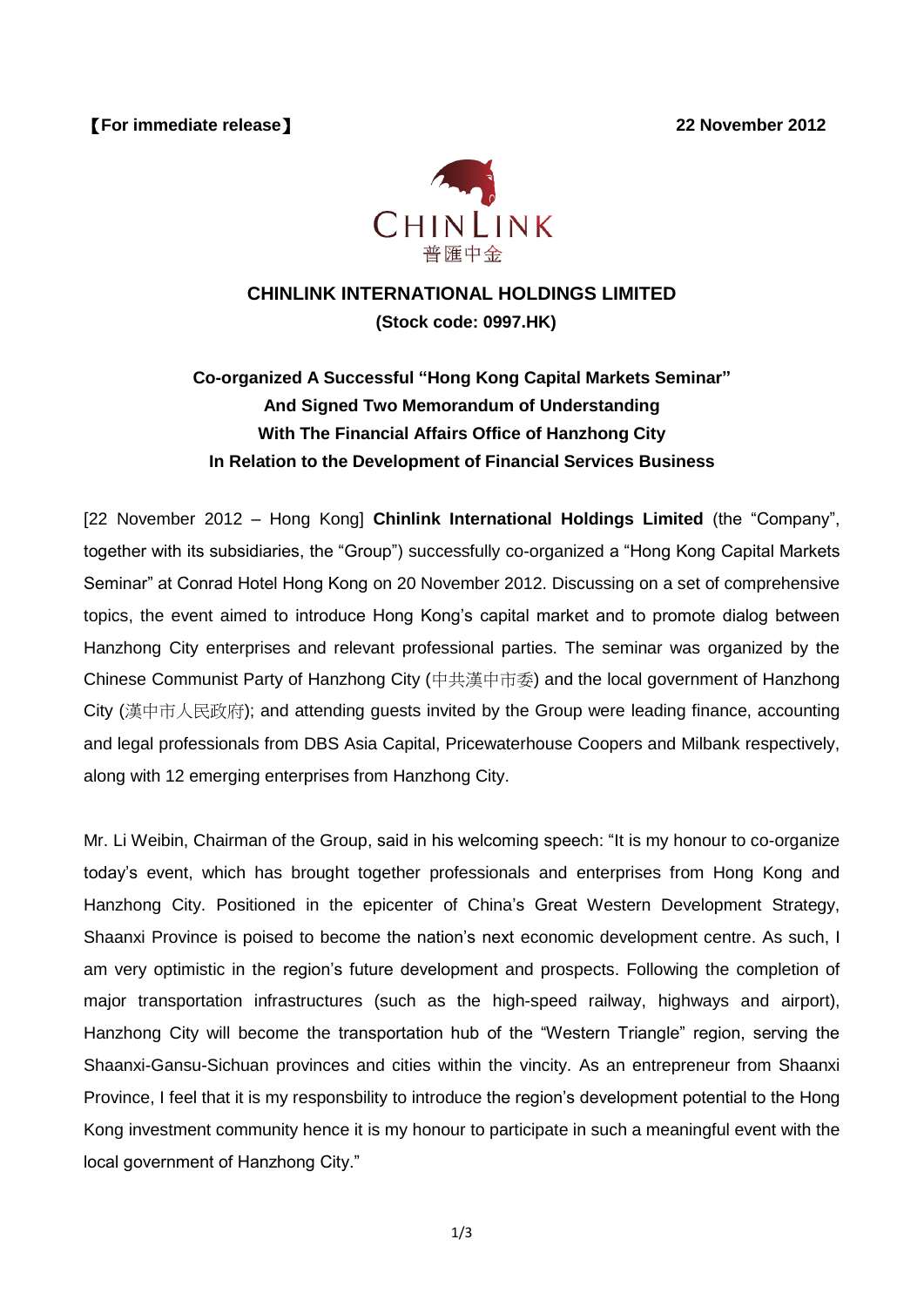Following the seminar, the Group entered into two respective memorandum of understanding (the "MOUs") with the financial affairs office (the "Financial Affairs Office") of Hanzhong City, Shaanxi Province, the People's Republic of China (the "PRC") in relation to the development of a financial services business. Pursuant to the MOUs, the Group shall establish two wholly foreign-owned enterprises (the "WFOEs") to engage in the provision of financial guarantee and the provision of lending and consultancy services to small and medium enterprises in Hanzhong City, repectively, and the Financial Affairs Office shall assist the Group in obtaining all revelant approvals for the establishment of the WFOEs.

For the initial development of a construction material wholesale and logistics center in Hanzhong City, the Group has also recently entered into various strategic agreements with the local government of Hanzhong City. The board considers that the opportunity of the Group to participate in the provision of financial services through the WFOEs will enable the Group to crystalize its plan in establishing a comprehensive trade and logistics operation in Hanzhong City and enabling it to provide one-stop logistics, operational and financial services to potential tenants. It will also diversify the Group's business and revenue base in the long-run.